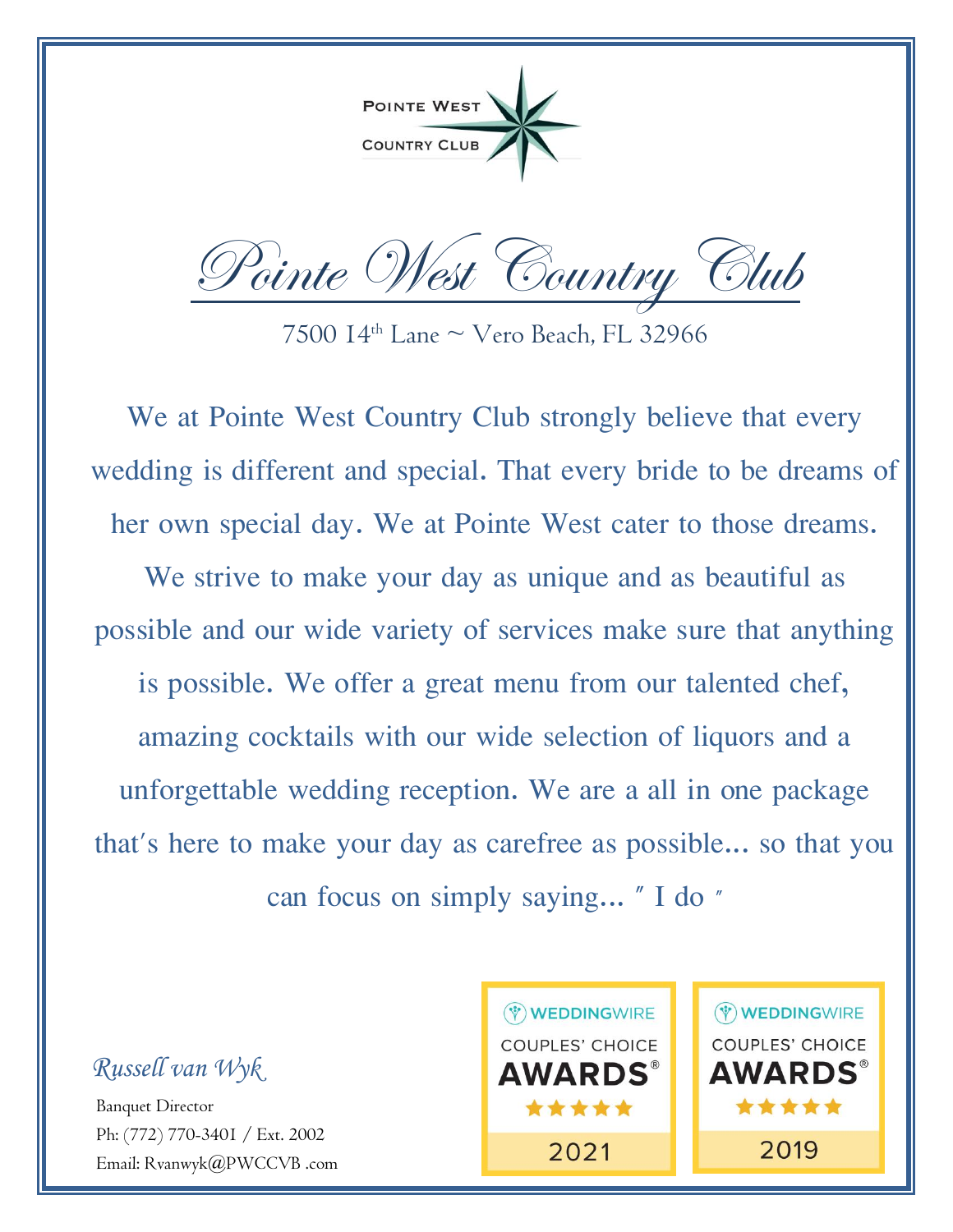**Cocktail Reception** 

Champagne Toast

Display of International & Domestic Cheeses Garnished with Fresh Fruit Served with Flatbread & Crackers

See Hors D'oeuvres Menu for Pricing and Selection



Pointe West House Salad Mixed Baby Greens with Grape Tomatoes, Cucumbers, Black Olives and Sliced Red Onions Served with Assorted House Made Dressings

Add \$1 per Person - Traditional Caesar Salad with Crunchy Garlic Croutons and Shredded Parmesan

Add \$2 per Person - Sliced Tomato and Fresh Mozzarella Salad Served over Mixed Greens with Fresh Basil and Drizzled Balsamic Vinaigrette

Add \$2 per Person - Fancy Bib & Boston Wedge Salad with Red & Yellow Grape Tomatoes Served with Cognac Dressing

Select Two Entrees

Choice of Plated or Buffet

Chicken  $\sim$  Choose one

Grilled Marinated Breast of Chicken Topped with Goat Cheese, Sun-Dried Tomatoes and Lemon Basil Butter Sauce

Sautéed Tuscan Breast of Chicken with Artichoke, Mushroom and Sun-Dried Tomato

Chicken Piccata Breast of Chicken Sautéed in Butter, White Wine, Lemon and Capers

Parmesan Crusted Breast of Chicken with Sun-Dried Tomato Basil Sauce

Chicken Marsala Herbed Chicken Cutlets in Mushroom and Marsala Wine Sauce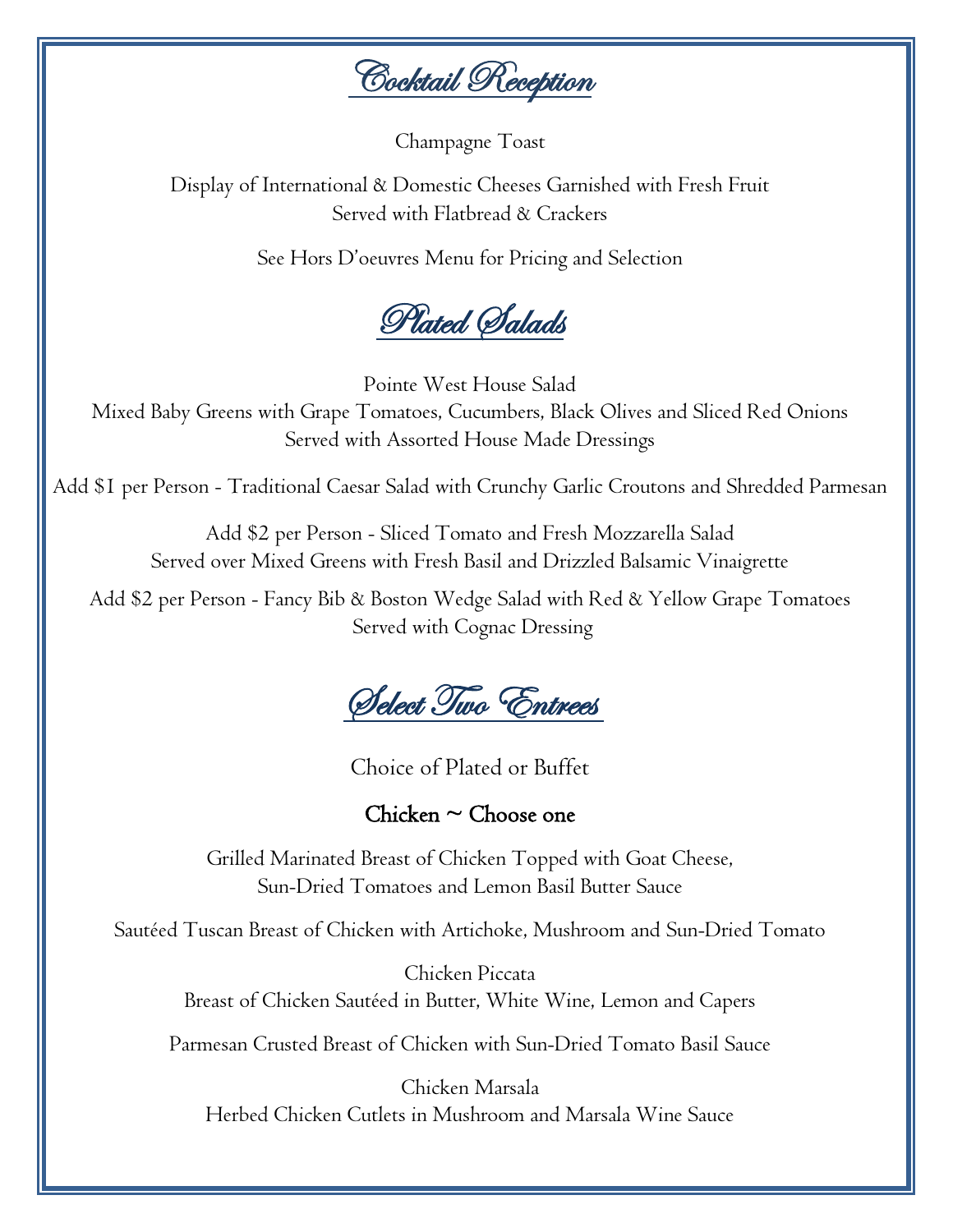Chicken Francaise Chicken Breast in Buttery Lemon and White Wine Sauce

Chicken Cordon Blue Hand Breaded Breast of Chicken with Black Forest Ham, Swiss, and Sauce Supreme

#### Select One Additional Entree

Butter Crumb Crusted Cod Fish

Grilled or Pan Seared Salmon with Beurre Blanc, Béarnaise or Dilled Hollandaise Sauce

Broiled Fresh Local Mahi Mahi with Mango Salsa

Grilled or Pan Seared Mahi with Beurre Blanc, Béarnaise or Dilled Hollandaise Sauce

Fresh Rosemary Roasted Pork Loin with Natural Gravy

German Pot Roast Tender Slices of Beef in a Rich Onion and Carrot Gravy

Garlic Rubbed Roasted Sirloin of Beef with Au Jus and Horseradish Sauce

Sliced Marinated Flank Steak with Your Choice of Cabernet Demi-Glace, Green Peppercorn Au Poivre or Mushroom Marsala Sauce

Traditional Accompaniments

Entrees are served with Vegetables and Your Choice of Rice or Potato:

Herb Roasted Potatoes Fingerling Potatoes Creamy Mashed Potatoes Cheese & Chive Mashed Potatoes Rice Pilaf Yellow Rice Pilaf

#### Vegetables:

Zucchini, Yellow Squash & Carrots Green Beans Almandine Broccoli, Cauliflower & Carrots Carrots & Sugar Snap Peas Roasted Zucchini, Carrots, Onions and Red Peppers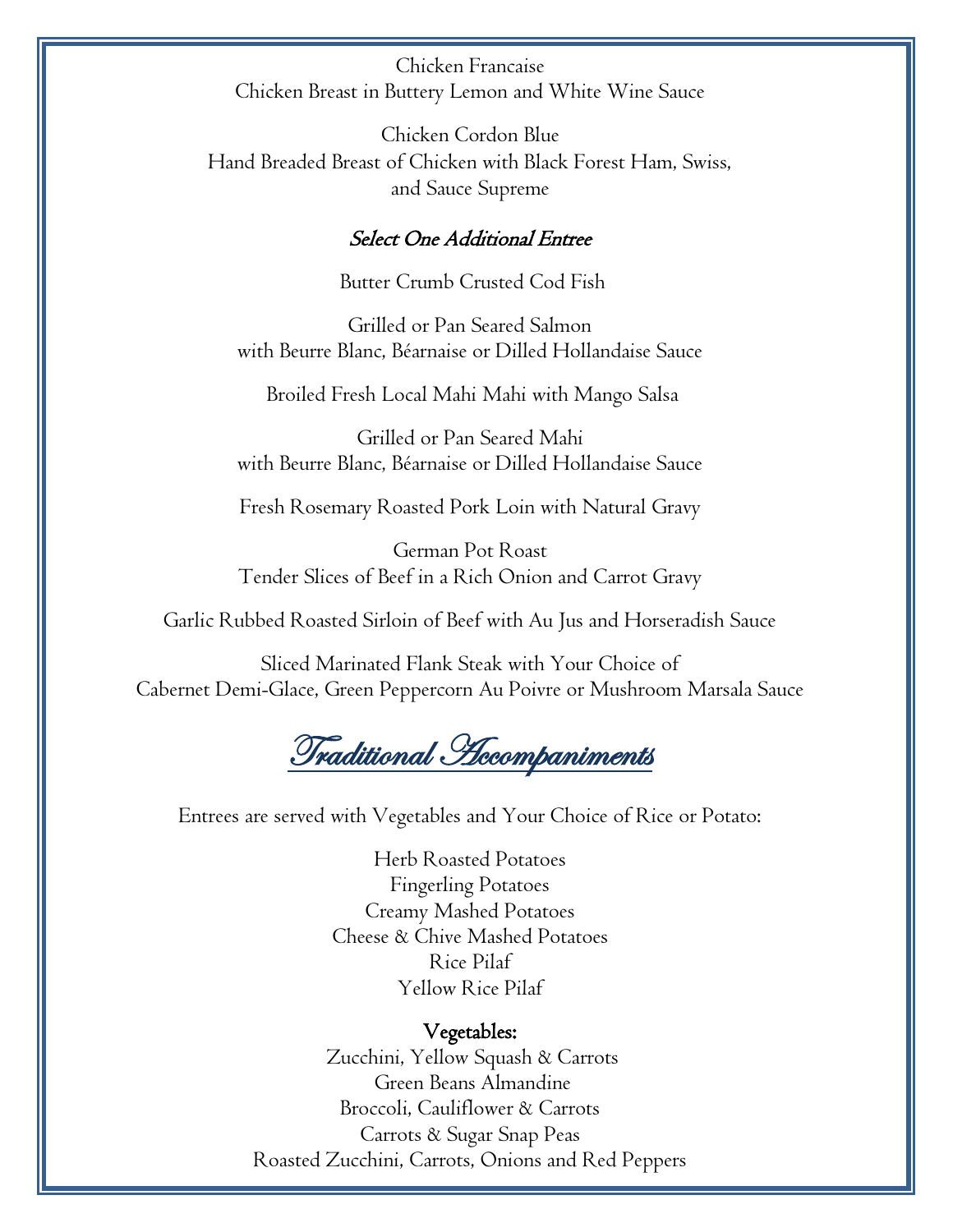Includes Freshly Brewed coffee, Iced Tea and Lemonade Children's Menu available

Wedding Cake Provided by Bride & Groom Complimentary Cake Cutting

We make every effort to accommodate dietary restrictions. Please inquire about vegan, vegetarian, allergy and gluten free options. We welcome suggestions to fulfill these requirements.

Associated Fees

Plated or Buffet Dinner per Person -  $\$60$ .00 Children 12 and Under - \$19.95 Optional Vendor Meals - \$19.95 per Vendor

 $\sim$  Subject to 21% Service Charge and 7% Sales Tax  $\sim$ 

Clubhouse Rental Fee - \$500.<sup>00</sup>

Set Up and Breakdown Fee -  $\$350$ .00 (Includes floor length white linens, votive candles and dance floor)

Ceremony on Greenside Terrace Set Up and Breakdown Fee - \$250.00 (Includes banquet chairs with white chair covers)

Heritage Park Rental Fee - **\*250.**00 (Heritage Park ceremony includes pavilion only  $\sim$  chair rental, set up and breakdown not included)

Bridal Shower, Rehearsal Dinner and Groomsmen Golf Outings available Email Russell for pricing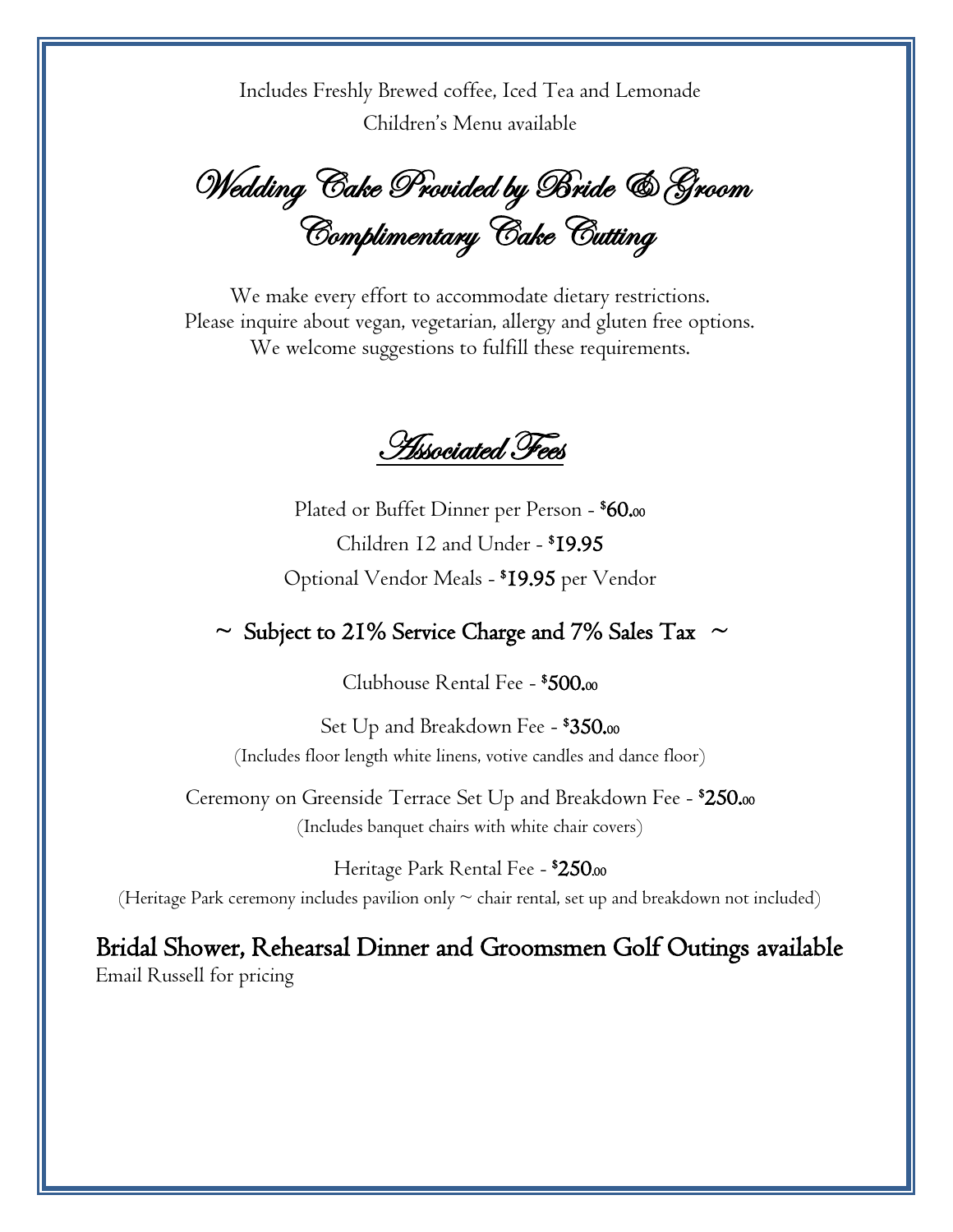**Additional Upgrade Options** 

Fresh Baked Croissants & Whipped Butter Rosettes  $\sim$  <sup>\$</sup>I per Person

### Upgraded Entrée Options ~ Additional \$15 per Entrée

Sliced Herb Roasted Beef Tenderloin with Wild Mushroom Demi Glace

Roast Prime Rib of Beef au Jus with Horseradish

Sautéed Breast Chicken Oscar with Jumbo Lump Crabmeat, Asparagus and Béarnaise Sauce

Fillet of Black Grouper with Lemon Beurre Blanc & Lemon Garni

Jumbo Lump Crabmeat Stuffed Norwegian Salmon with Herbed Hollandaise Sauce

Rack of Lamb served with Jelly Mint

### Surf & Turf Menu Options ~ \$85 per Person

Sliced Roasted Beef Tenderloin with 5oz Cold Water Lobster Tail or Jumbo Lump Crab Cake with Remoulade Sauce

to be Served with Duchess Potatoes & Asparagus

 $\sim$  Chef Attended Carving Stations are Available for a \$75 fee  $\sim$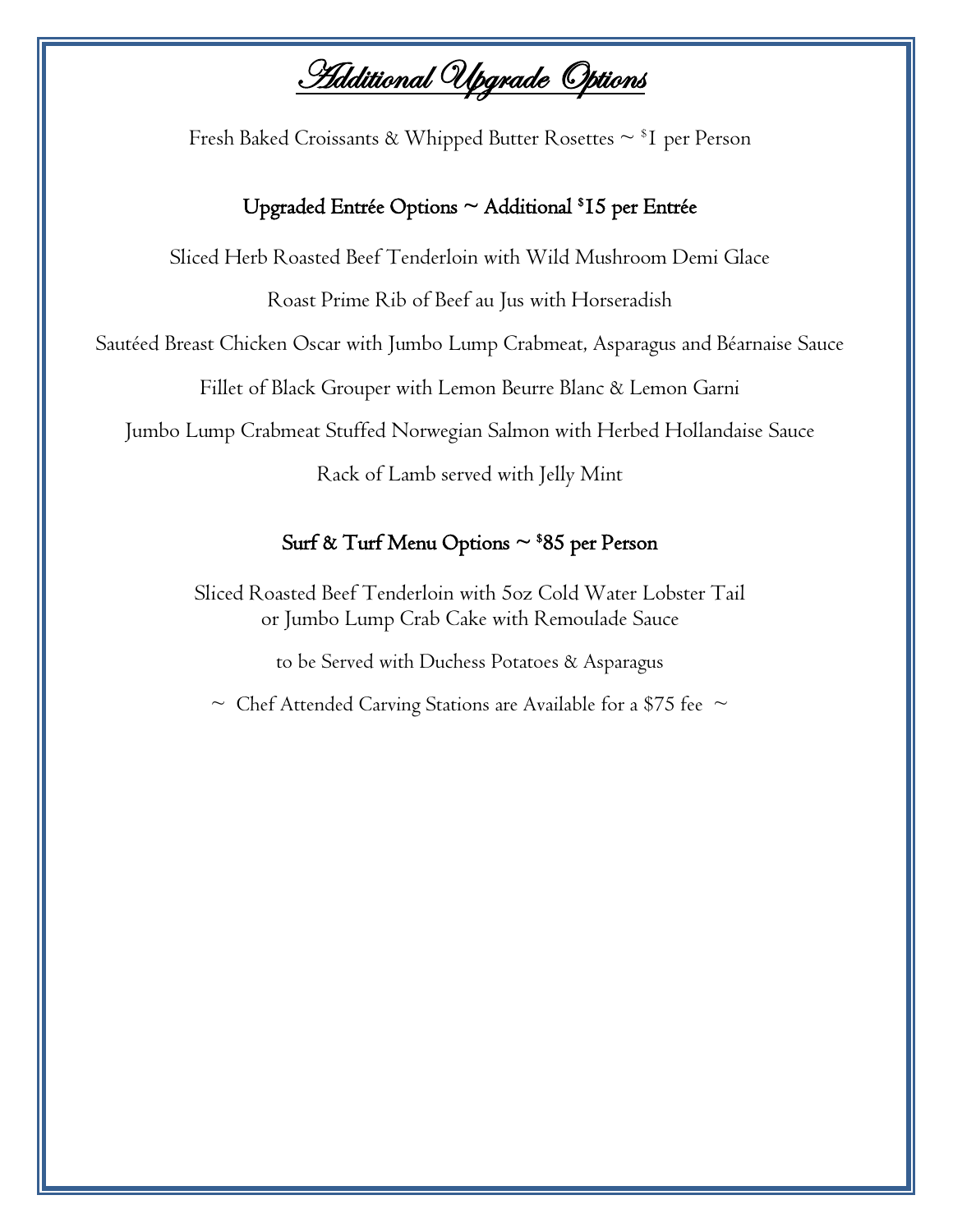# Additional Information

# Room Capacities

Maximum capacity may vary depending on entertainment, dancing and menu selection. Our main dining room and greenside terrace can accommodate dining for up to 135 guests or smaller intimate groups.

Wedding services include ceremony, cocktail hour and reception location. A dance floor, white or black linens and additional table set up is also included. Mirrors and votive candles are complimentary, as are cake cutting. White Chair Covers are a \$1 per person Upcharge.

# Confirmation of Space and Deposit

An initial non-refundable deposit of \$500 is required to confirm your date along with asigned contract. Your four hour time frame must be decided at the time of signed contract along with an estimate within twenty guests of your guarantee. Extended reception time is available for \$250 per hour.

### Menu Tasting

Once a contract is signed, we will arrange a set time for a menu tasting on a Night for up to 4 people.

#### **Decorations**

The Club will not permit décor to be pinned, taped or stapled to the walls, doors, floors or ceilings. No Confetti allowed. We will assist you in placing your decorations and favors in place as long as time permits. All items must be unpacked with labels removed and directions provided. Please check with your banquet director for the available time you may begin decorating the day of your event. All decorations not removed from the premises by the end of your event must be picked up within 24 hours.

### Bar Service

Pointe West Country Club promotes responsible alcohol service. Requests for shots will not be granted. Alcoholic beverages may not be removed from the premise and must be provided by Pointe West Country Club. We also reserve the right to refuse service to anyone. All persons must show proper ID upon request.

Please inquire about the availability of golf carts for your event if necessary.